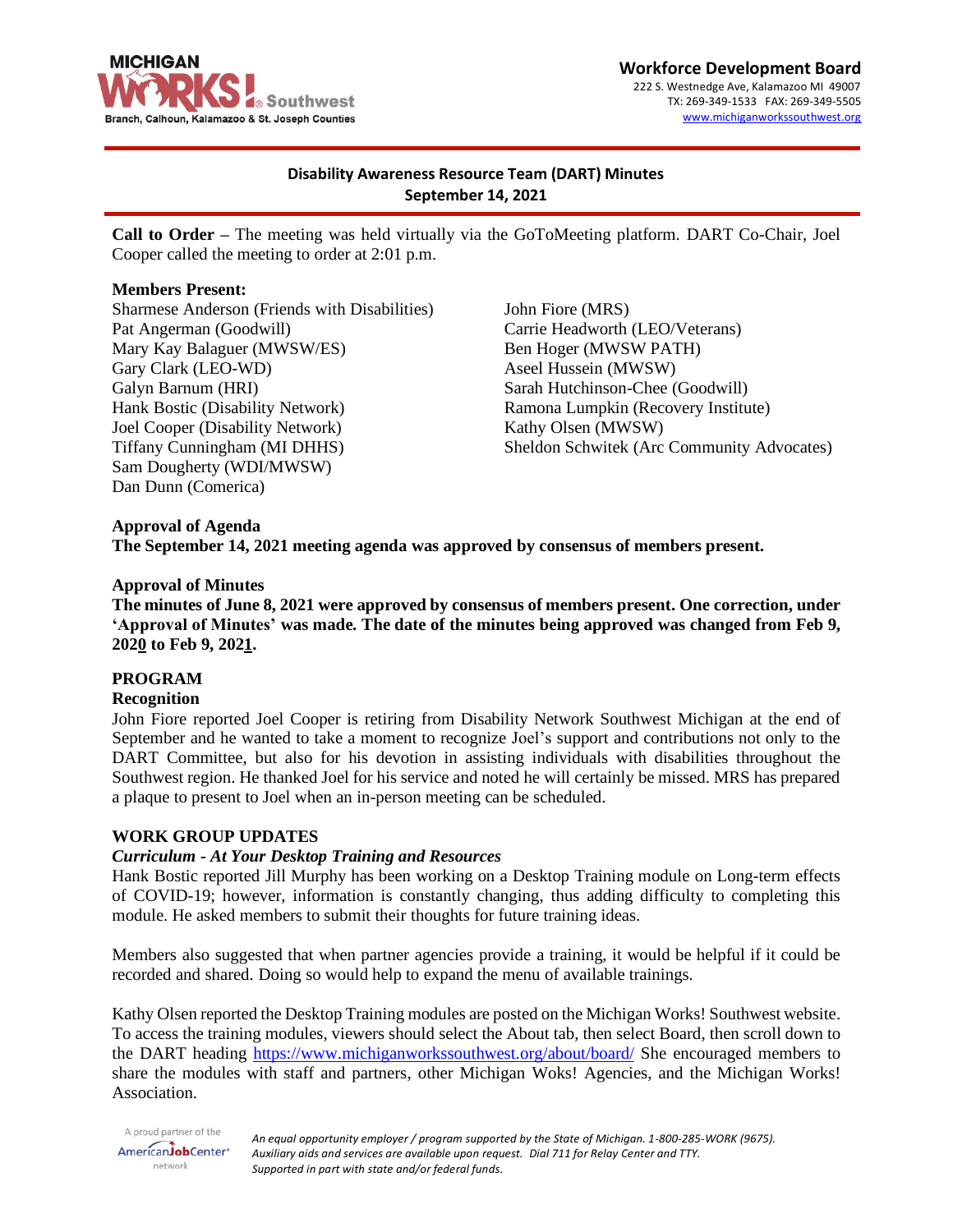### *Collaboration*

It was announced that InterAct will be closing and services will be transferred to Integrated Services Kalamazoo. John Fiore reported the plan is to complete the process of transferring programs to Integrated Services by October 1, 2021 and following the meeting, the email from InterAct will be shared with DART members. This information was included in the meeting follow-up email.

Kathy Olsen reported the Partner Matrix will be updated to include the closure of InterAct and the transition of services to Integrated Services of Kalamazoo. Additional updates to the Partner Matrix should be sent to Kathy Olsen a[t olsen@upjohn.org.](mailto:olsen@upjohn.org)

# *Emerging Issues Related to Employment and Advocacy*

Disability Network reported they are partnering with the Attorney General on issues pertaining to accessibility for expungement clinics that are being scheduled throughout the Southwest Michigan region. Kathy Olsen reported Michigan Works! Southwest is also very involved in the clinics. Both agencies involved are coordinating efforts rather than duplicating. Gary Clark reported the State is providing additional funding to Michigan Works! agencies to support the cost of navigators and barrier removal for employment success that would supplement other programs that do not have a lot of financial support for supportive services.

Joel Cooper reported advocacy is needed at the federal level to support affordable housing in the infrastructure package. An article ["Priorities for the American Jobs Plan Act"](https://nlihc.org/sites/default/files/American_Recovery_Plan.pdf?utm_source=NLIHC+All+Subscribers&utm_campaign=a50e357087-CTA_housed_09132021&utm_medium=email&utm_term=0_e090383b5e-a50e357087-291655285&ct=t(CTA_housed_09132021)) is posted on the national website for housing advocacy. In Kalamazoo there is a housing millage to help support housing and its fiveyear renewal is on the November ballot.

### **UNIQUE CUSTOMER NEEDS**

Members presented information pertaining to unique customer needs. Agencies present offered suggestions for possible solutions to help these customers and made plans for further collaboration following the meeting.

- A veteran who due to spending habits, needed help. An agency advocated for the veteran to have a Representative payee. An unintended consequence was that the individual lost their second amendment rights.
- Another veteran who, as the result of a disability from an auto accident, was no longer able to perform some of the RN functions of their job after 20 years of employment. The individual did find other employment but was still having problems with their Unemployment Insurance claim that had been filed.
- Another veteran who was looking for work was on dialysis three days a week. In addition to assisting with ideas for work, one suggestion was to also help the veteran apply for SSI.

#### **AGENCY UPDATES**

*Housing Resources, Inc*. – Galyn Barnum reported Housing Resources is advocating for and following all things housing related. Kalamazoo County has funding from the CARES Act as well as other financial assistance. For more information regarding the COVID Emergency Rental Assistance (CERA) grant to support rent and/or utilities assistance, and to apply, visit [www.housingresourcesinc.org](http://www.housingresourcesinc.org/) or call 269-382-0287. She also reported unspent funds will be recaptured by the U.S. Department of Treasury.

#### *Michigan Works! Southwest*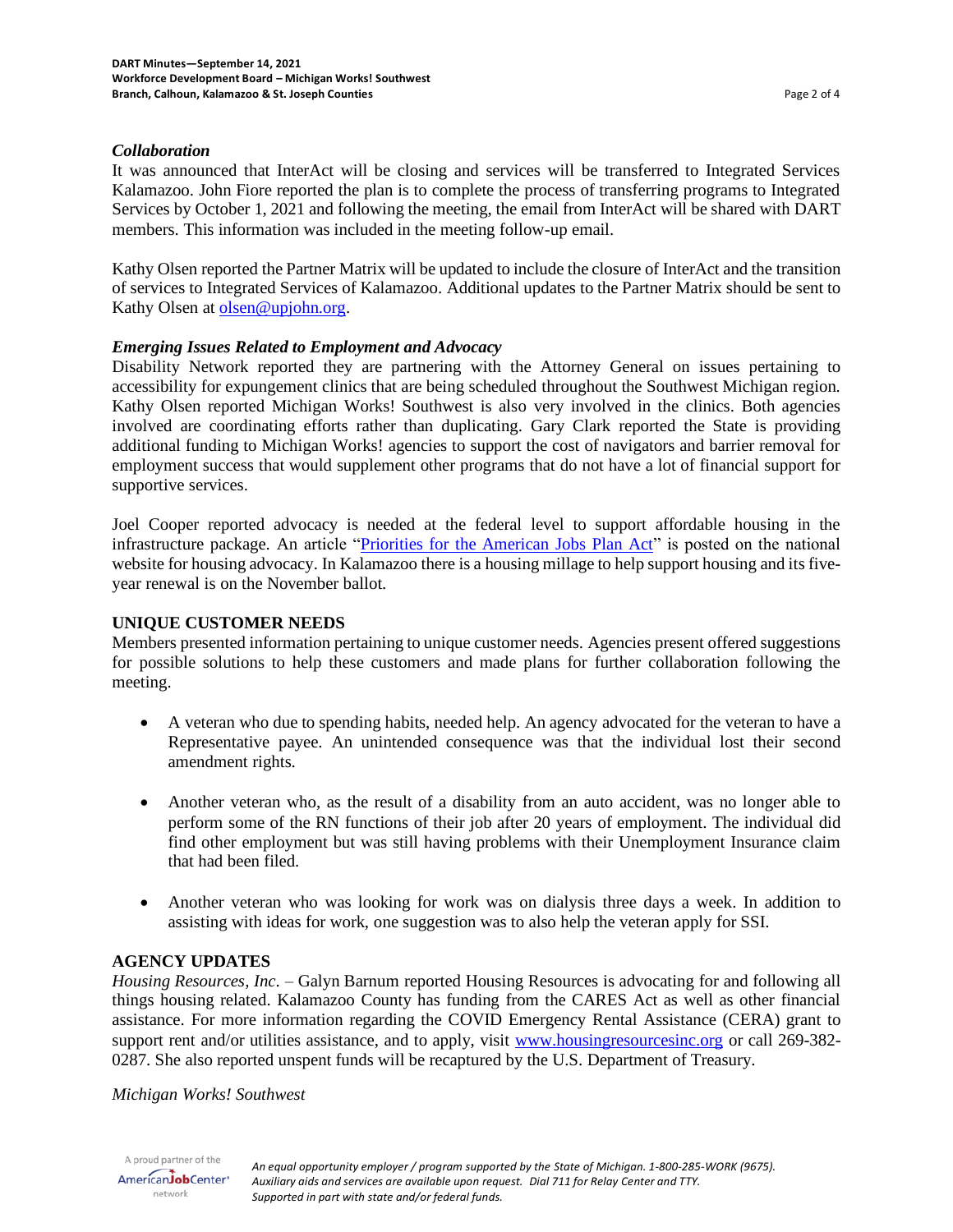Mary Kay Balaguer reported the Michigan Works! Service Centers are open in all four counties and this includes walk-in services. A 'Recipe for Success' outdoor job fair is scheduled to be held in Battle Creek on Thursday, September 16, 2021 from 11:00 a.m. to 3:00 p.m. She also shared a list of Employer of the Day events that were scheduled. Following the meeting, the list was emailed to DART members.

Sam Dougherty reported another cohort of the *Access for All* training that prepares individuals for entry into construction trades apprenticeship training will be offered. This one will be held in Kalamazoo and the class includes 272 hours of training centered around the construction trades industry. The class is scheduled to begin in November 2021. Further details and a link to sign-up can be found at [MIAFLCIO.ORG/AccessForAll.](https://forms.office.com/pages/responsepage.aspx?id=M6uyr6HUDkOJkirRgbLpefe4g8laY8RBuH--r3HxE_hUOUZYME1CMlZMT1dMWDAxSFhWNERXWTBSMy4u)

*Goodwill Industries of Southwestern Michigan* – Pat Angerman reported Goodwill Industries is open and running both in-person and virtual services. Sarah Hutchinson-Chee reported all programs are being evaluated and the hybrid model will be a permanent addition to the way services are provided by Goodwill.

*Recovery Institute* – Ramona Lumpkin reported the peer support specialists at Recovery Institute are available to meet one-on-one with customers. Individuals should call 269-343-6725 to schedule an appointment. Reservations are no longer required for groups. Staff will continue to provide a health check, social distance, wear masks, and meet in small groups to promote safety. A social event is planned for September 15, 2021 and the [Kalamazoo Annual Wellness](https://www.recoverymi.org/wellness-and-recovery-fair-1) and Recovery Fair is scheduled for Tuesday, September 28, 2021 from 11:00 a.m. to 3:00 p.m. at Arcadia Festival Place. Member Feedback Group Forums are held on Tuesdays at Noon and virtual groups meet on Fridays at 3:00 p.m. For more information regarding the Recovery Institute, visit<https://www.recoverymi.org/> or call 269-343-6725.

*ARC Community Advocates* – Sheldon Schwitek reported their office is open at their new location. A grand opening was recently held and there was great turnout for the event. Meeting space is available to community members.

*Veterans Services* – Carrie Headworth reported on events and services targeted to veterans and their families. Following the meeting a spreadsheet of ongoing events ,as well as specific event dates during the months of September and October, was shared with members.

*Michigan Department of Health and Human Services (DHHS)* – Tiffany Cunningham reported 20% if staff are reporting for work at the office, others continue to work remotely. She announced that DHHS is excited to welcome the people of Kalamazoo to attend the Community Fall Festival on October 6, 2021 from 12:00 p.m. to 4:00 p.m. The event is free and open to the public. It will be held at 1323 Lake Blvd, Kalamazoo MI 49001. Proper precautions will be in place due to COVID-19. All free items are limited in supply, first come, first serve. More information, including the event flyer, and to RSVP can be accessed at [www.StepsToVictory.org.](http://www.stepstovictory.org/) Additional details were emailed to members following the meeting.

*Charitable Union (Battle Creek)* – Joel Cooper reported the Charitable Union in Battle Creek is currently conducting their annual coat drive.

*Friends with Disabilities* – Sharmese Anderson reported Friends with Disabilities applied for and was awarded some grants to assist individuals with disabilities. The organization is helping people with Uber and Lyft rides and sponsored a motor coach to transport individuals to a special event in Detroit. The organization is also supporting social events for individuals with disabilities such as the WMU vs. Illinois football game.

*Disability Network Southwest Michigan* – Hank Bostic reported Disability Network is partnering with the Veterans Affairs Agency (VAA) and is now an official Veteran Connector. He requested to be added to